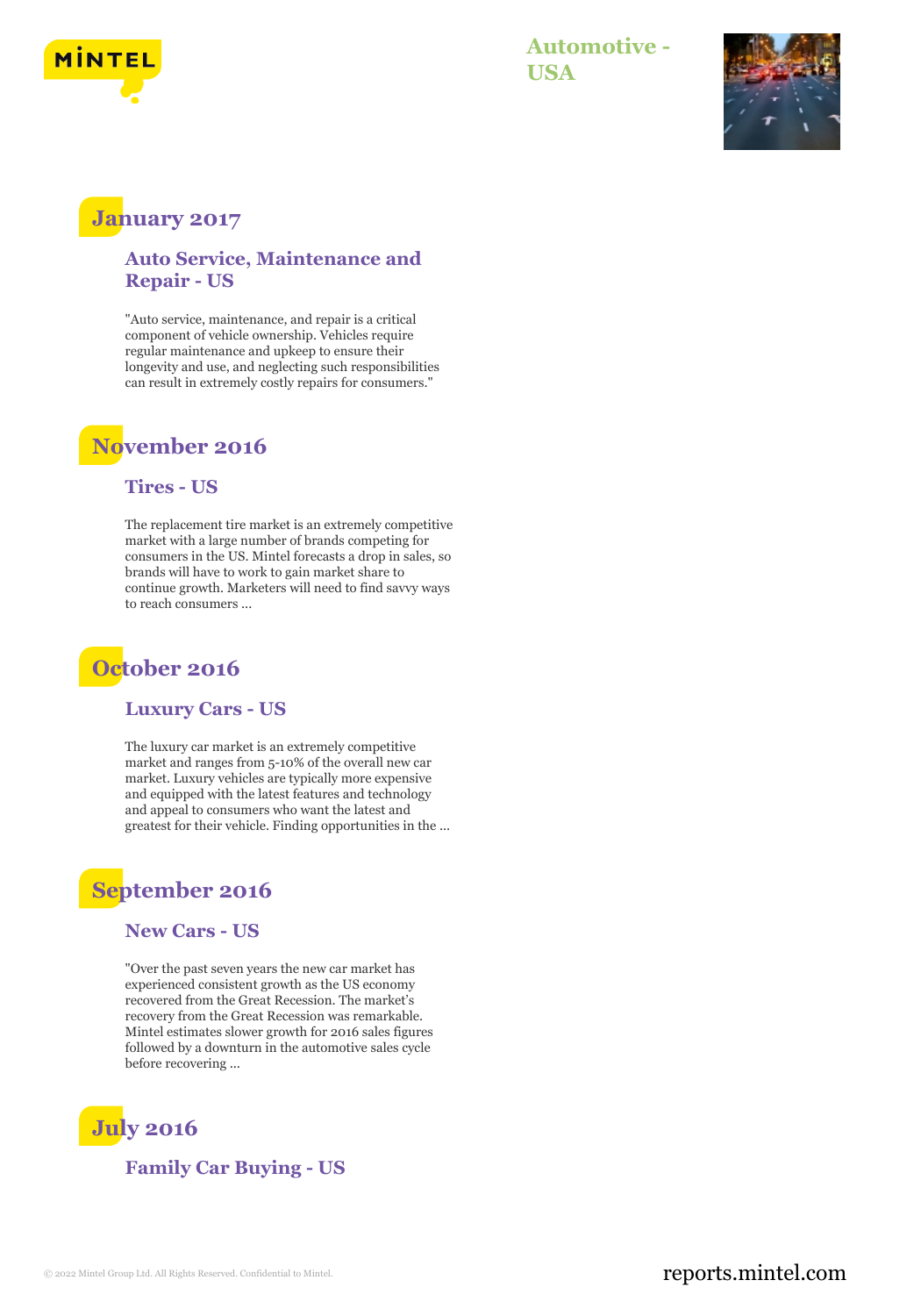

### **Automotive - USA**



"The family car market in the US is an increasingly diverse and crowded segment with a wide variety of offerings to match an even wider variety of family car buyers. Families range from single-parent single-child homes to multigenerational households with multiple children. This Report will dive into the profiles of ...

# **June 2016**

#### **Car Sharing - US**

"Advances in technology and changes in consumer behavior have produced an emergence of car sharing services and products in select markets in the US. Car sharing participants have different profiles, motivations, and lifestyles than nonusers. Understanding these customers and their motivations will allow car sharing services to expand their customer ...

# **May 2016**

#### **Motorcycles - US**

"The market for new motorcycle sales is one of great challenge. The industry is also challenged by an aging core group of owners, with those over the age of 55 slowly giving up on motorcycling, and efforts to draw women into the market less effective than the industry might desire ...

# **February 2016**

#### **Hybrid and Electric Cars - US**

"In the last few years, hybrid and electric cars were positioned as the vehicles of the future, but recent changes in the new-car market and the overall industry have slowed the growth of these segments. Falling fuel prices and a rekindled consumer love for SUVs are among the barriers to ...

# **January 2016**

#### **Oil Change Retail - US**

"Oil-change retail shops aren't the only game in town when it comes to maintenance and repair, and changes

#### **Car Purchasing Process - US**

Over 55 million new and used vehicles were sold in 2015 and many consumers are still eager to buy in the coming year. Yet the landscape is shifting, and the consumer attitudes that led to strong sales over the past five years are unlikely to be repeated. Two main market ...

### © 2022 Mintel Group Ltd. All Rights Reserved. Confidential to Mintel.  $\blacksquare$  reports.mintel.com